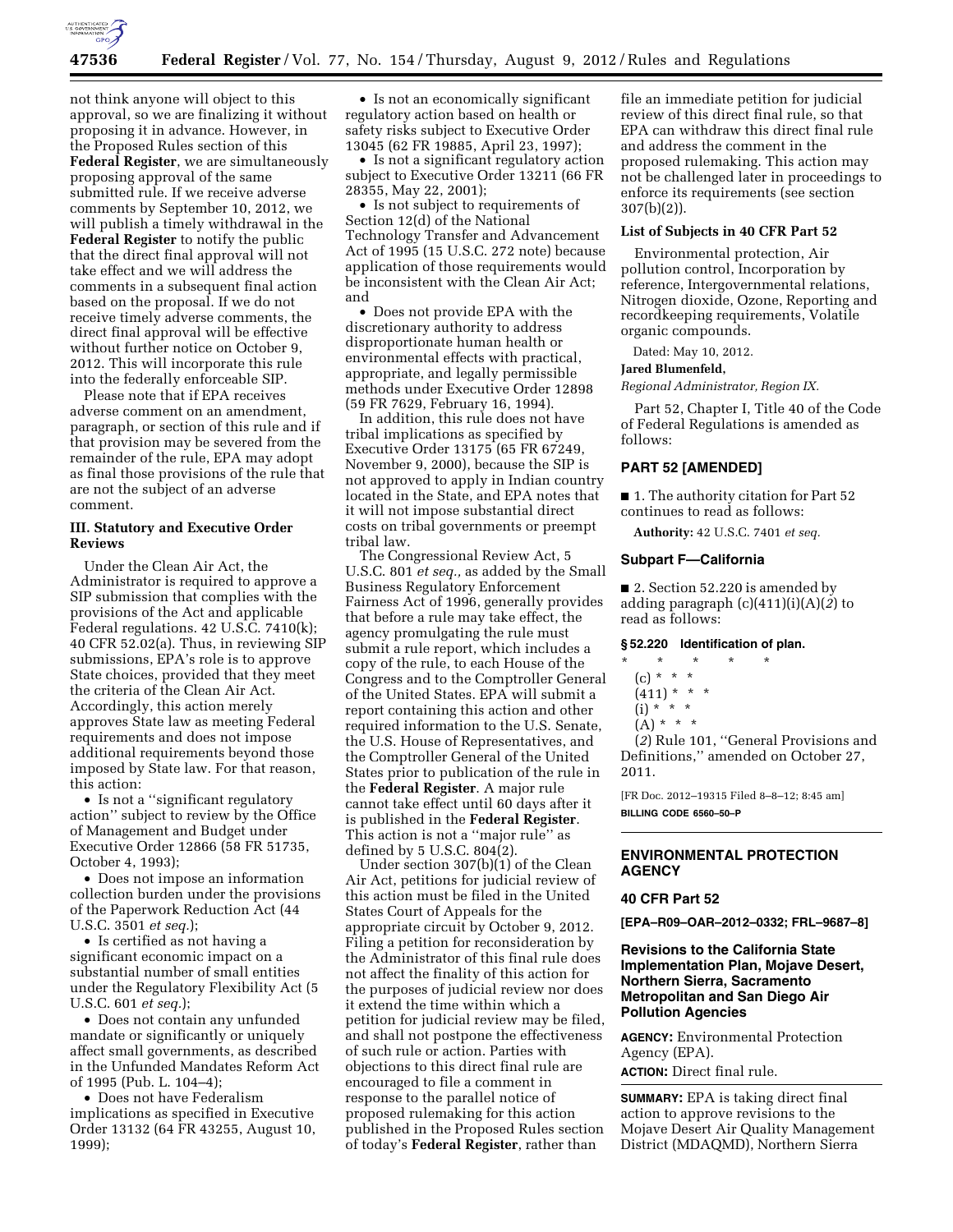Air Quality Management District (NSAQMD), Sacramento Metropolitan Air Quality Management District (SMAQMD) and San Diego County Air Pollution Control District (SDCAPCD) portions of the California State Implementation Plan (SIP). These revisions concern volatile organic compound (VOC) emissions from automotive parts and component, automobile refinishing, metal parts and products, and miscellaneous coating and refinishing operations. We are approving local rules that regulate these emission sources under the Clean Air Act as amended in 1990 (CAA or the Act).

**DATES:** This rule is effective on October 9, 2012 without further notice, unless EPA receives adverse comments by September 10, 2012. If we receive such comments, we will publish a timely withdrawal in the **Federal Register** to notify the public that this direct final rule will not take effect.

**ADDRESSES:** Submit comments, identified by docket number EPA–R09– OAR–2012–0332, by one of the following methods:

1. *Federal eRulemaking Portal: [www.regulations.gov](http://www.regulations.gov)*. Follow the on-line instructions.

2. *Email: [steckel.andrew@epa.gov.](mailto:steckel.andrew@epa.gov)*  3. *Mail or deliver:* Andrew Steckel

(Air-4), U.S. Environmental Protection Agency Region IX, 75 Hawthorne Street, San Francisco, CA 94105–3901.

*Instructions:* All comments will be included in the public docket without change and may be made available online at *[www.regulations.gov,](http://www.regulations.gov)*  including any personal information provided, unless the comment includes Confidential Business Information (CBI) or other information whose disclosure is restricted by statute. Information that you consider CBI or otherwise protected should be clearly identified as such and should not be submitted through *[www.regulations.gov](http://www.regulations.gov)* or email. *[www.regulations.gov](http://www.regulations.gov)* is an ''anonymous access'' system, and EPA will not know your identity or contact information unless you provide it in the body of your comment. If you send email directly to EPA, your email address will be automatically captured and included as part of the public comment. If EPA cannot read your comment due to technical difficulties and cannot contact you for clarification, EPA may not be able to consider your comment. Electronic files should avoid the use of special characters, any form of encryption, and be free of any defects or viruses.

*Docket:* Generally, documents in the docket for this action are available electronically at *[www.regulations.gov](http://www.regulations.gov)*  and in hard copy at EPA Region IX, 75 Hawthorne Street, San Francisco, California. While all documents in the docket are listed at *[www.regulations.gov](http://www.regulations.gov)*, some information

### TABLE 1—SUBMITTED RULES

may be publicly available only at the hard copy location (e.g., copyrighted material, large maps), and some may not be publicly available in either location (e.g., CBI). To inspect the hard copy materials, please schedule an appointment during normal business hours with the contact listed in the **FOR FURTHER INFORMATION CONTACT** section.

### **FOR FURTHER INFORMATION CONTACT:**

Adrianne Borgia, EPA Region IX, (415) 972–3576, *[borgia.adrianne@epa.gov](mailto:borgia.adrianne@epa.gov)*.

#### **SUPPLEMENTARY INFORMATION:**

#### **Table of Contents**

I. The State's Submittal

- A. What rules did the State submit?
- B. Are there other versions of these rules?
- C. What is the purpose of the submitted rules?

II. EPA's Evaluation and Action

- A. How is EPA evaluating the rules?
- B. Do the rules meet the evaluation criteria?
- C. EPA recommendations to further improve the rules.
- D. Public Comment and Final Action
- III. Statutory and Executive Order Reviews

#### **I. The State' Submittal**

# *A. What rules did the State submit?*

Table 1 lists the rules we are approving with the dates that they were adopted by the local air agencies and submitted by the California Air Resources Board (CARB).

| Local agency | Rule No. | Rule title                                                                                  | Adopted                                      | Submitted                                    |
|--------------|----------|---------------------------------------------------------------------------------------------|----------------------------------------------|----------------------------------------------|
|              |          | 459 Automotive, Mobile Equipment and Associated Parts and Components<br>Coating Operations. | 04/25/11<br>02/24/10<br>08/23/10<br>08/25/11 | 09/27/11<br>07/20/10<br>04/05/11<br>02/23/12 |

### *B. Are there other versions of these rules?*

We approved an earlier version of MDAQMD Rule 1116 into the SIP on April 10, 2000 (65 FR 18901). No other version of SDCAPCD Rule 66.1 or Northern Sierra Rule 228 has been submitted, although EPA previously approved SDCAPCD Rule 66. An earlier version of SMAQMD Rule 459 was approved into the SIP on November 13, 1998 (63 FR 63410).

# *C. What is the purpose of the submitted rules?*

VOCs help produce ground-level ozone and smog, which harm human health and the environment. Section 110(a) of the CAA requires States to

submit regulations that control VOC emissions by limiting VOC content in coatings used for metal parts and products, miscellaneous uses, automobile refinishing processes and automotive equipment, parts and compounds. In addition, the rules also limit emission of VOCs by regulating organic solvent cleaning, storage and disposal relating to the coating operations. EPA's technical support documents (TSDs) have more information about these rules.

### **II. EPA's Evaluation and Action**

*A. How is EPA evaluating the rules?* 

Generally, SIP rules must be enforceable (see section 110(a) of the Act), and must not relax existing

requirements (see sections 110(1) and 193). In addition, SIP rules must implement Reasonably Available Control Measures (RACM), including Reasonably Available Control Technology (RACT), in moderate and above ozone nonattainment areas. Guidance and policy documents that we use to evaluate enforceability and RACT requirements consistently include the following:

1. ''Issues Relating to VOC Regulation Cutpoints, Deficiencies, and Deviations'' EPA, May 25, 1988 (the Bluebook),

2. ''Guidance Document for Correcting Common VOC & Other Rule Deficiencies'' EPA, Region 9, August 21, 2001 (the Little Bluebook),

3. ''Suggested Control Measure for Automotive Coatings'' CARB, October 2005,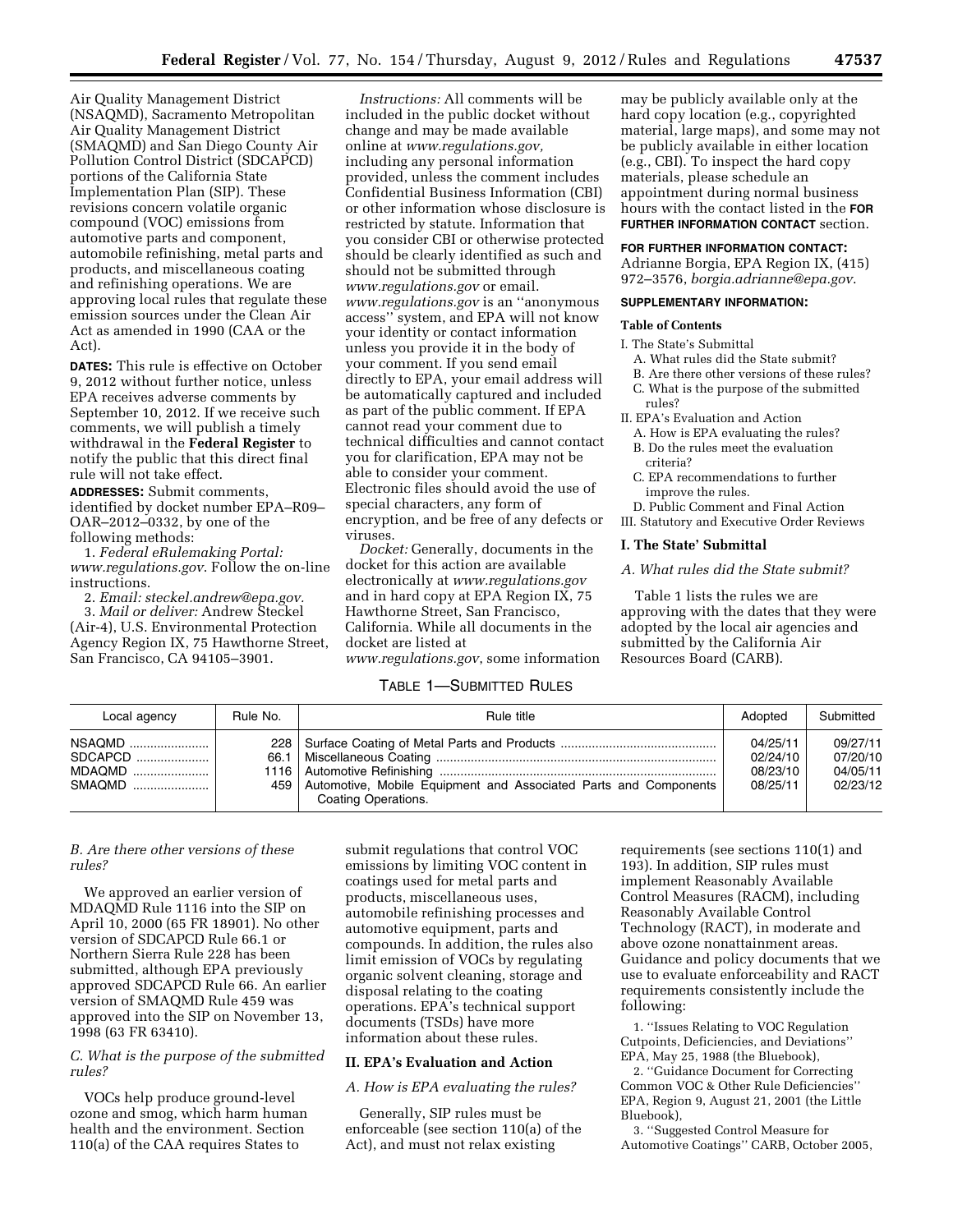4. ''Control Techniques Guidelines for Automobile and Light-Duty Truck Assembly Coatings,'' EPA (EPA–453/R–08–006) September 2008,

5. ''Control Techniques Guidelines for Miscellaneous Metal and Plastic Parts Coatings,'' EPA, (EPA–453/R–08–003), September 2008,

6. ''Control Techniques Guidelines for Control of Volatile Organic Emissions From Existing Stationary Sources,'' Volume I: Control Methods for Surface Coating Operations (EPA–450/2–76–028, 11/76), and

7. ''Control Techniques Guidelines Control of Volatile Organic Emissions From Solvent Metal Cleaning'', (EPA–450/2–77–022, 11/ 77).

### *B. Do the rules meet the evaluation criteria?*

We believe these rules are consistent with the relevant policy and guidance regarding enforceability, RACT and SIP relaxations. The TSDs have more information on our evaluation.

### *C. EPA recommendations to further improve the rules*

The TSDs describe additional rule revisions that we recommend for the next time the local agency modifies the rules.

#### *D. Public comment and final action*

As authorized in section 110(k)(3) of the Act, EPA is fully approving the submitted rules because we believe they fulfill all relevant requirements. We do not think anyone will object to this approval, so we are finalizing it without proposing it in advance. However, in the Proposed Rules section of this **Federal Register**, we are simultaneously proposing approval of the same submitted rules. If we receive adverse comments by September 10, 2012, we will publish a timely withdrawal in the **Federal Register** to notify the public that the direct final approval will not take effect and we will address the comments in a subsequent final action based on the proposal. If we do not receive timely adverse comments, the direct final approval will be effective without further notice on October 9, 2012. This will incorporate these rules into the federally enforceable SIP.

Please note that if EPA receives adverse comment on an amendment, paragraph, or section of this rule and if that provision may be severed from the remainder of the rule, EPA may adopt as final those provisions of the rule that are not the subject of an adverse comment.

# **III. Statutory and Executive Order Reviews**

Under the Clean Air Act, the Administrator is required to approve a

SIP submission that complies with the provisions of the Act and applicable Federal regulations. 42 U.S.C. 7410(k); 40 CFR 52.02(a). Thus, in reviewing SIP submissions, EPA's role is to approve State choices, provided that they meet the criteria of the Clean Air Act. Accordingly, this action merely approves State law as meeting Federal requirements and does not impose additional requirements beyond those imposed by State law. For that reason, this action:

• Is not a ''significant regulatory action'' subject to review by the Office of Management and Budget under Executive Order 12866 (58 FR 51735, October 4, 1993);

• Does not impose an information collection burden under the provisions of the Paperwork Reduction Act (44 U.S.C. 3501 *et seq.*);

• Is certified as not having a significant economic impact on a substantial number of small entities under the Regulatory Flexibility Act (5 U.S.C. 601 *et seq.*);

• Does not contain any unfunded mandate or significantly or uniquely affect small governments, as described in the Unfunded Mandates Reform Act of 1995 (Pub. L. 104–4);

• Does not have Federalism implications as specified in Executive Order 13132 (64 FR 43255, August 10, 1999);

• Is not an economically significant regulatory action based on health or safety risks subject to Executive Order 13045 (62 FR 19885, April 23, 1997);

• Is not a significant regulatory action subject to Executive Order 13211 (66 FR 28355, May 22, 2001);

• Is not subject to requirements of Section 12(d) of the National Technology Transfer and Advancement Act of 1995 (15 U.S.C. 272 note) because application of those requirements would be inconsistent with the Clean Air Act; and

• Does not provide EPA with the discretionary authority to address disproportionate human health or environmental effects with practical, appropriate, and legally permissible methods under Executive Order 12898 (59 FR 7629, February 16, 1994).

In addition, this rule does not have tribal implications as specified by Executive Order 13175 (65 FR 67249, November 9, 2000), because the SIP is not approved to apply in Indian country located in the State, and EPA notes that it will not impose substantial direct costs on tribal governments or preempt tribal law.

The Congressional Review Act, 5 U.S.C. 801 *et seq.,* as added by the Small Business Regulatory Enforcement

Fairness Act of 1996, generally provides that before a rule may take effect, the agency promulgating the rule must submit a rule report, which includes a copy of the rule, to each House of the Congress and to the Comptroller General of the United States. EPA will submit a report containing this action and other required information to the U.S. Senate, the U.S. House of Representatives, and the Comptroller General of the United States prior to publication of the rule in the **Federal Register**. A major rule cannot take effect until 60 days after it is published in the **Federal Register**. This action is not a ''major rule'' as defined by 5 U.S.C. 804(2).

Under section 307(b)(1) of the Clean Air Act, petitions for judicial review of this action must be filed in the United States Court of Appeals for the appropriate circuit by October 9, 2012. Filing a petition for reconsideration by the Administrator of this final rule does not affect the finality of this action for the purposes of judicial review nor does it extend the time within which a petition for judicial review may be filed, and shall not postpone the effectiveness of such rule or action. Parties with objections to this direct final rule are encouraged to file a comment in response to the parallel notice of proposed rulemaking for this action published in the Proposed Rules section of today's **Federal Register**, rather than file an immediate petition for judicial review of this direct final rule, so that EPA can withdraw this direct final rule and address the comment in the proposed rulemaking. This action may not be challenged later in proceedings to enforce its requirements (see section 307(b) (2)).

#### **List of Subjects in 40 CFR Part 52**

Environmental protection, Air pollution control, Incorporation by reference, Intergovernmental relations, Reporting and recordkeeping requirements, Volatile organic compounds.

Dated: May 22, 2012.

#### **Jared Blumenfeld,**

*Regional Administrator, Region IX.* 

Part 52, chapter I, title 40 of the Code of Federal Regulations is amended as follows:

### **PART 52 [AMENDED]**

■ 1. The authority citation for Part 52 continues to read as follows:

**Authority:** 42 U.S.C. 7401 *et seq.*